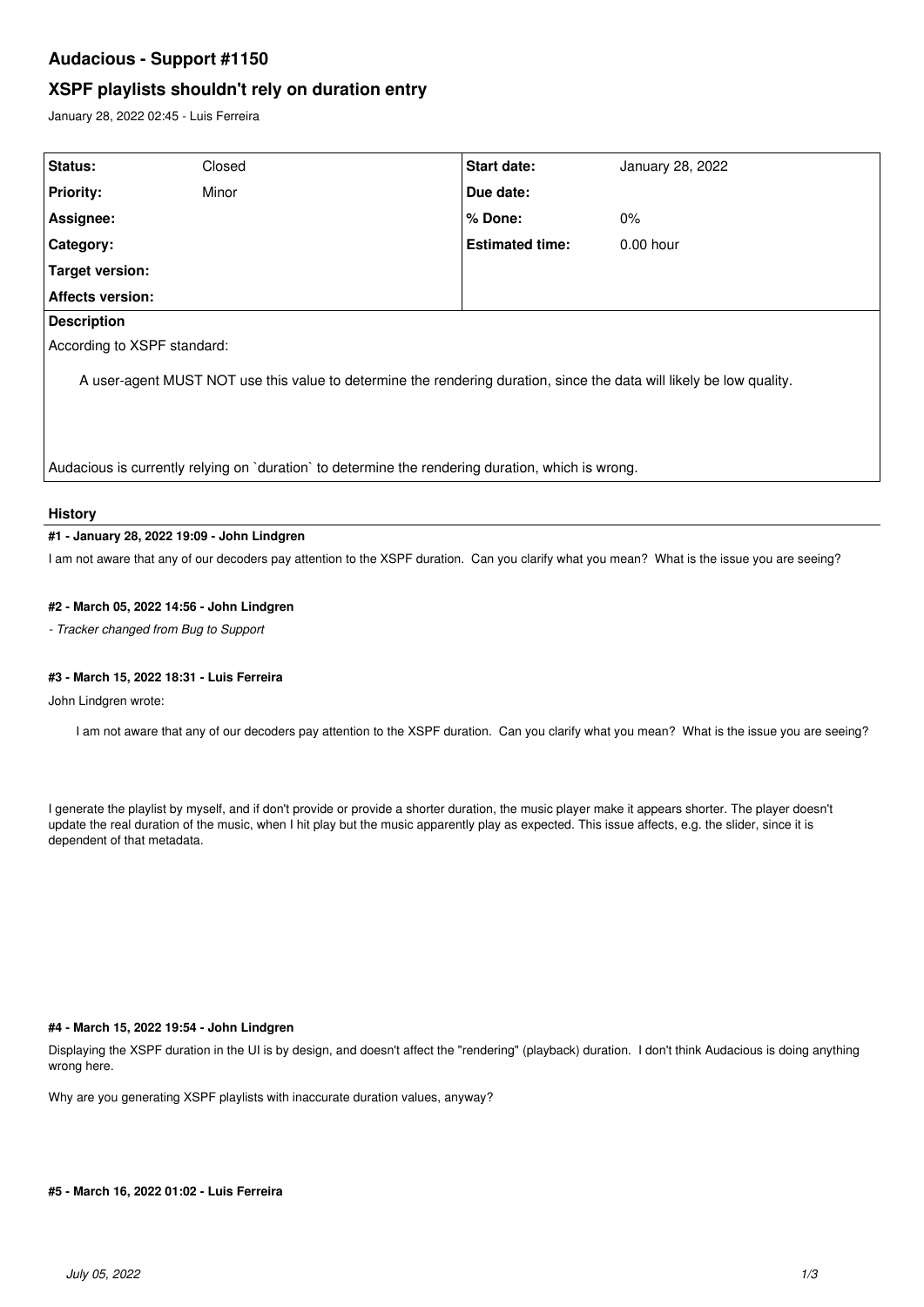Displaying the XSPF duration in the UI is by design, and doesn't affect the "rendering" (playback) duration. I don't think Audacious is doing anything wrong here.

What I mean is that audacious should try to read the file metadata or try to figure out the real duration. The XSPF spec says the value is only a hint and user-agent should not rely on such value for rendering. Look, e.g. at the behaviour of VideoLAN Player (VLC). This also happens to other metadata fields. If a certain music doesn't have author on XSPF, but on the music source, Audacious doesn't show that info.

Why are you generating XSPF playlists with inaccurate duration values, anyway?

As the standard says about that field: data will likely be low quality. In my case, I'm getting the duration from an external metadata source, which can be unreliable and sometimes non-existent. The cases where it is non-existent, I can't go back and forward on the music, even though, the music has metadata about the duration. Some formats can provide a reliable way to calculate duration (without relying on, e.g. exif metadata).

#### **#6 - March 16, 2022 12:47 - John Lindgren**

*- Status changed from New to Closed*

You can avoid the issue by not using playlists with incomplete/inaccurate info. If you want Audacious to read all the info from the files themselves, there is no reason to use XSPF to start with. Just dump the filenames to a simple M3U playlist.

Closing.

#### **#7 - March 16, 2022 14:20 - Luis Ferreira**

#### John Lindgren wrote:

You can avoid the issue by not using playlists with incomplete/inaccurate info. If you want Audacious to read all the info from the files themselves, there is no reason to use XSPF to start with. Just dump the filenames to a simple M3U playlist.

Closing.

Audacious is literally off-spec. `duration` field is said to be inaccurate, so relaying on it for rendering is not spec conformant. I'm conforming with XSPF, and in the perspective of a generator, point 5. Requirements for XSPF generators, this is off-spec. A generator may have incomplete information too, the spec doesn't enforce those fields to be present. It is the responsibility of the player to render the information accurately as it is played.

The situation is not as simple as generating reliable information. I'm extracting the resources from a 3rd-party that has generic metadata about a certain music in an album and the location URIs are remote addresses. The playlist also has a high number of tracks, so extracting remote metadata is impractical.